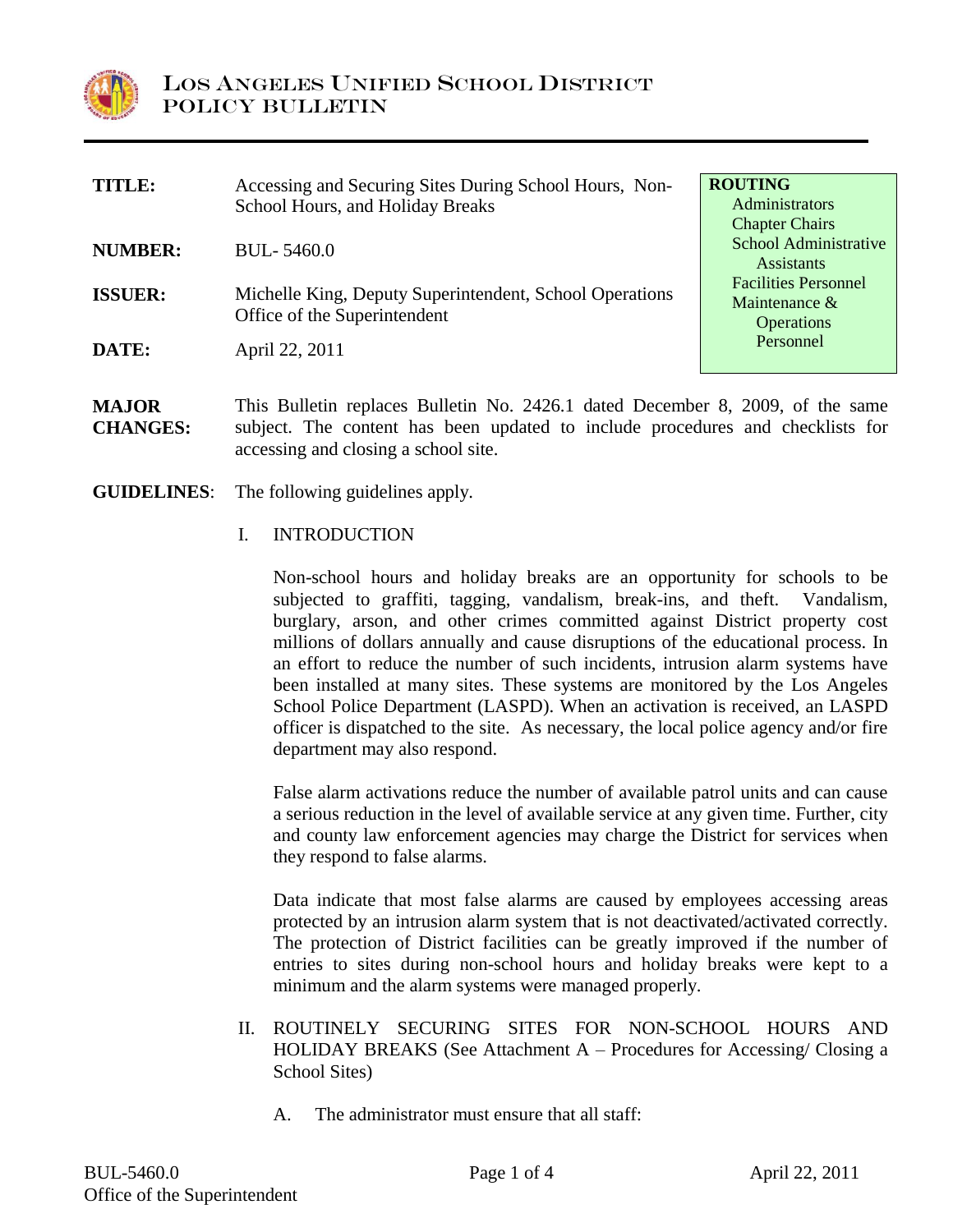

- 1. Close and secure all classroom windows at the end of the school day.
- 2. Ensure that all interior doors to classrooms are locked.
- 3. Ensure that valuable equipment (e.g. laptop computers, projectors, document readers, etc.) is secured in locked cabinets or closets in locked rooms that are alarmed.
- 4. Lock desks and cabinets.
- 5. Unplug any non-essential electronic devices in their classroom and workroom.
- 6. Double-check to ensure that their doors are closed (including connecting classroom doors), locked and secure at the end of the day.
- B. The administrator must ensure that the custodial staff:
	- 1. Turns off the HVAC system as moving flags, displays, and posters trigger false intruder alarms. These false alarms tie up limited LASPD resources that could protect other schools.
	- 2. Inspects the campus before it is secured at the end of the day or before the holiday break to ensure that all doors and windows are closed, locked, and secure thus reducing the opportunity for crime.
	- 3. Ensures that all exterior and interior gates are locked.
	- 4. Ensures that all perimeter lighting is functional and that timers are set to the appropriate times.
	- 5. Turns off the schools bells, so that the community and LASPD, can distinguish between the fire alarm audible bell and the passing period bells.
	- 6. Ensures that all interior doors to classrooms are locked and all perimeter gates are secure.
	- 7. For schools that have Team Cleaning Crews, the following procedures will be followed:
		- a. A member of the Team Cleaning Crew will call the Area Operations Supervisor (AOS) daily to confirm that each site is secured as they leave the site.
		- b. If the AOS does not receive a call regarding a given site, the AOS Supervisor/designee will go to the site and secure it. If an AOS designee goes to secure the site, the designee will call the AOS to confirm the site is secured.
		- c. The AOS will log daily the confirmation of site security.
- C. The administrator must ensure that the clerical and office staff:
	- 1. Lock all desks and cabinets.
	- 2. Lock and secure all windows and interior doors.
	- 3. Ensure that all keys, radios and critical devices are locked in a secure cabinet or safe in a locked room.
	- 4. Double check to ensure that the alarm system is functional and properly set.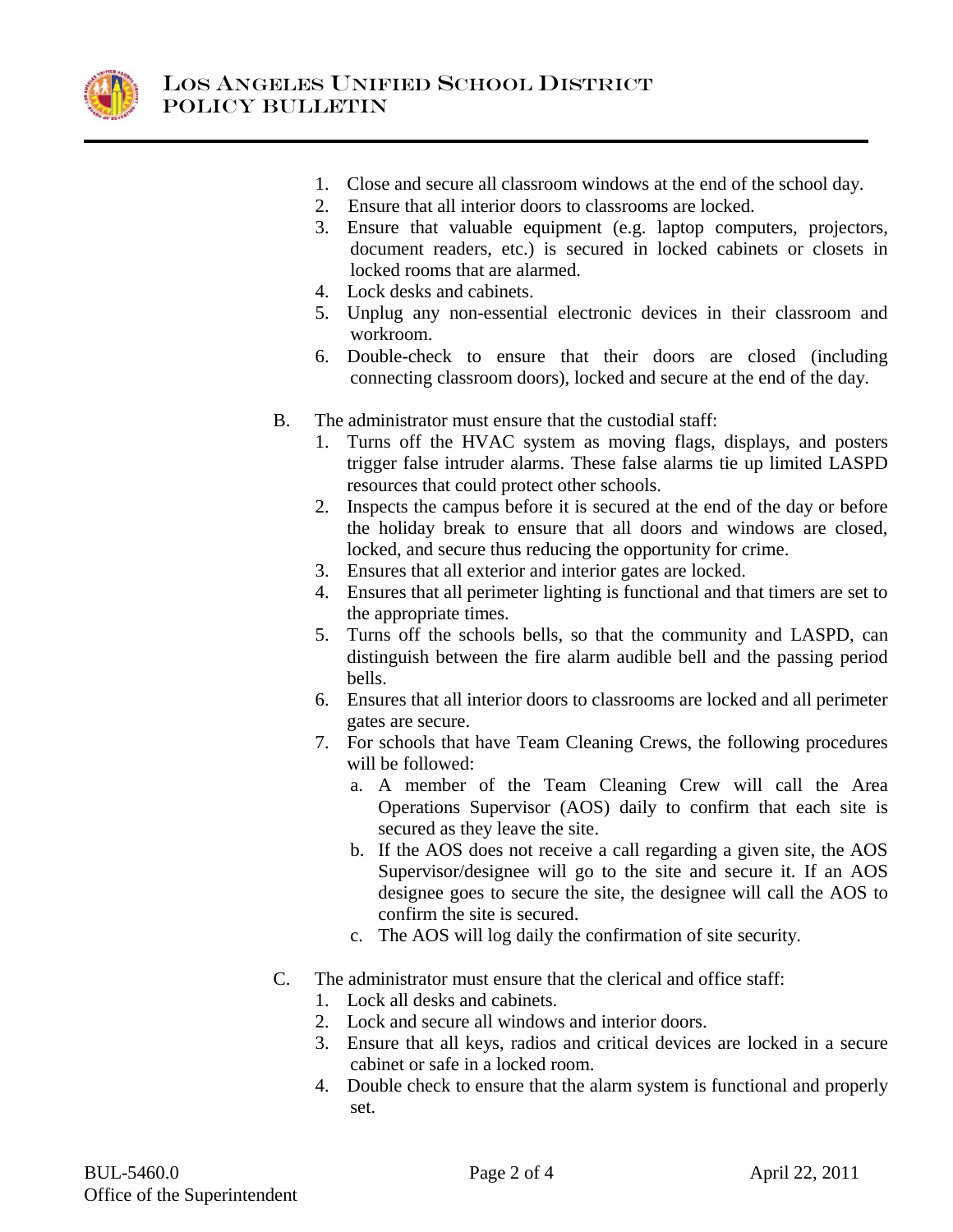

## III. ACCESSING SITES DURING NON-SCHOOL HOURS

Employees authorized to be on site when staff is not routinely assigned shall follow the two-step process outlined below.

A. The site administrator must pre-approve a written authorization for employees to enter the facility during non-business hours. The authorization shall identify the employee by name, employee number, and position title and also indicate the date, time, purpose, and authorized building(s) or area(s) to be accessed. **The employee who is given permission to access the campus during non-school hours must be knowledgeable about how to deactivate the alarm upon entering the site and how to activate the alarm when leaving the site.** Use Attachment B – Authorization to Access Site during Non-School Hours for authorization. A copy of Attachment B shall be sent to the LASPD Watch Commander in advance of site use and the employee is to keep this attachment in his/her possession when on site.

Employees shall be trained and able to perform all of the tasks in the checklist on Attachment C – Checklist for Accessing/Closing a Site During Non-Business Hours. Employees shall have a copy of Attachment C in their possession when on site. The completed checklist will be returned to the authorizing administrator.

B. Upon arrival and entry to the site, the authorized employee shall call the LASPD Watch Commander at (213) 625-6631 with notification that staff is on site. The alarm must be deactivated for all authorized areas to be used. At the conclusion of use, the authorized employee shall call the LASPD Watch Commander with notification that the site is secured and cleared. The alarm must be activated for the entire site.

## IV. PROCEDURES FOR ACCESS TO SITES WITH CIVIC CENTER PERMITS AND/OR LEASES

Whenever a permit or lease to use a District site is issued, the Leasing & Space Utilization Unit or Civic Center Permit Office shall forward a copy of the document to the LASPD Chief at least two (2) days prior to the intended date of use.

An authorized school employee must be on-site for the duration of the activity. **The employee must be knowledgeable about how to deactivate the alarm upon entering the site and how to activate the alarm when leaving the site.**

## V. EMERGENCY CONTACT INFORMATION